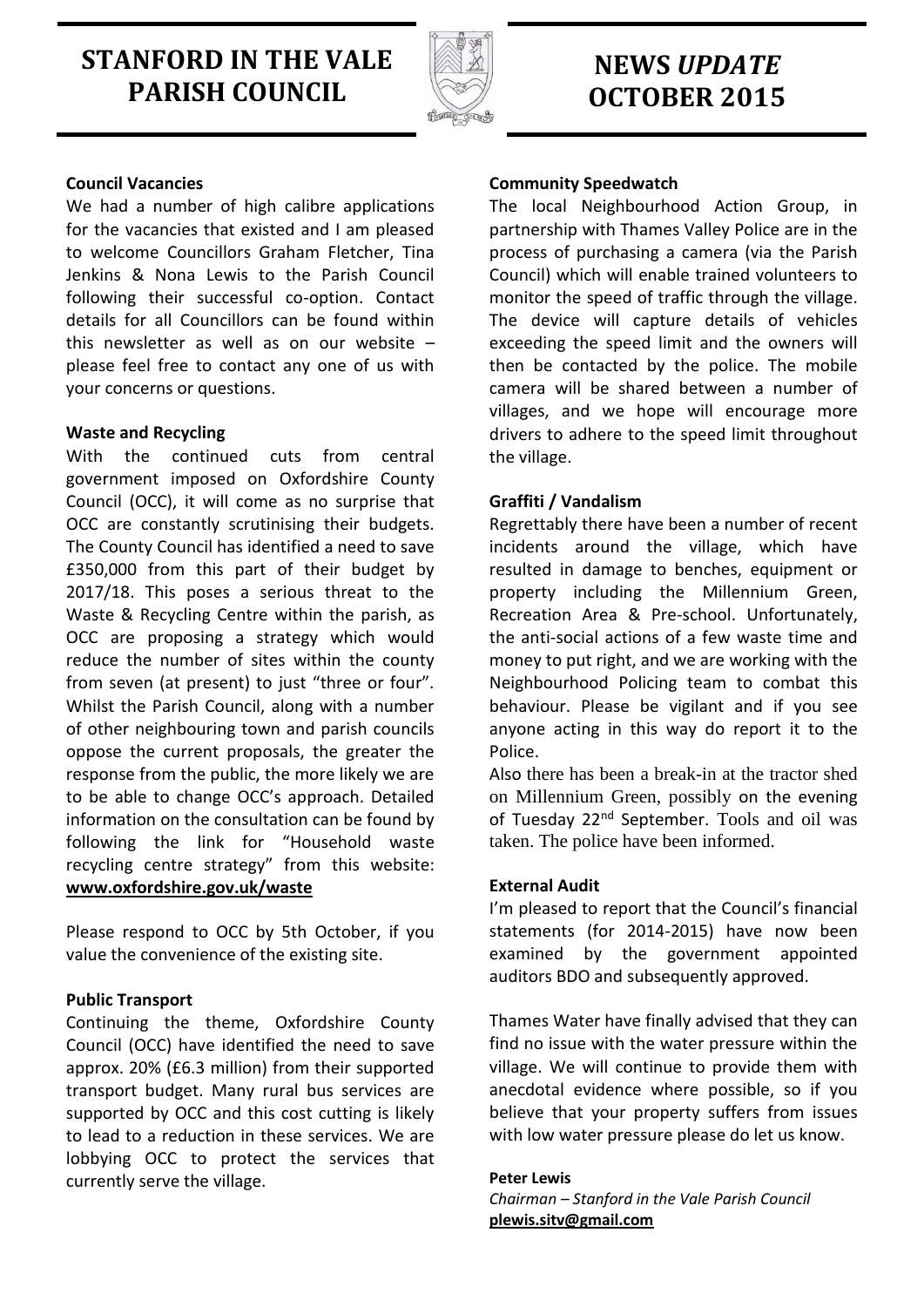## **Stanford in the Vale Public Purposes Charity (PPC) – October 2015**

The next AGM of the PPC and standard meeting of the PPC Trustees is planned to be held on Thursday 22nd October in the Committee Room of the Village Hall.

After a long wait the PPC 2014 Accounts have completed their External Examination and both the 2014 PPC Annual Report and the 2014 PPC Accounts have been transmitted to the Charity Commission where they can be viewed.

## Approved Grant Applications paid and outstanding include:

A grant of £1,600.42 for support for the SitV Preschool for new and varied materials was approved in October 2014. Invoices amounting to £816.78 have been received and paid so far. The remaining grant approved by Trustees amounts to £783.64.

The trustees have agreed to a grant of up to £5,000 for the revised proposal from the Parochial Church Council (PCC) for support for a grant to open part of the church wall on to Church Green in order to make the memorial more inclusive for the village as a whole has been received. The project awaits completion

A new grant application has been received from the Faringdon East Neighbourhood Action Group (which covers Stanford in the Vale in its area) asking for a grant for a Speedwatch kit to be used in Stanford. This will be considered by the Trustees at their October meeting.

It is worth noting here that our auditors have asked us to limit the period for which a grant remains in force to 12 months in principle, although a little leeway is allowed. Grants not used after 24 months will be automatically rescinded requiring a new grant application if the project is still required.

## Allotments:

The waiting list has now risen to ten parishioners.

Allotment holders are reminded that if they do not keep up their allotments according to the Rules laid down by the Trustees their allotment holding will be withdrawn and given to the next villager on the waiting list.

Any parishioner who wishes his or her name to be added to the allotment waiting list should please contact Paul Corrigan on 01367 718325.

## **Villagers are reminded of the** *PPC Trust Mission Statement:*

*"Striving to improve and strengthen the community within Stanford-in-the-Vale by providing a source of finance for projects that will benefit the parish."*

Success of course depends on such projects being brought forward. The village organisations and societies which feel the need to improve their facilities are encouraged to make grant requests.

The Trust continues to have around £20,000 to £25,000 per year available for grants. Grant Applications are made to the Trustees through the Hon. Clerk/Correspondent, who can supply Grant Application Forms on request either by email or hard copy. (Tel: 01367 718480)

David N. Axford Hon. Clerk/Correspondent, SitV Public Purposes Charity Friday, 15 September 2015

**Consultation on Waste Disposal Sites Make your views known by 5th October <http://www.oxfordshire.gov.uk/waste>**